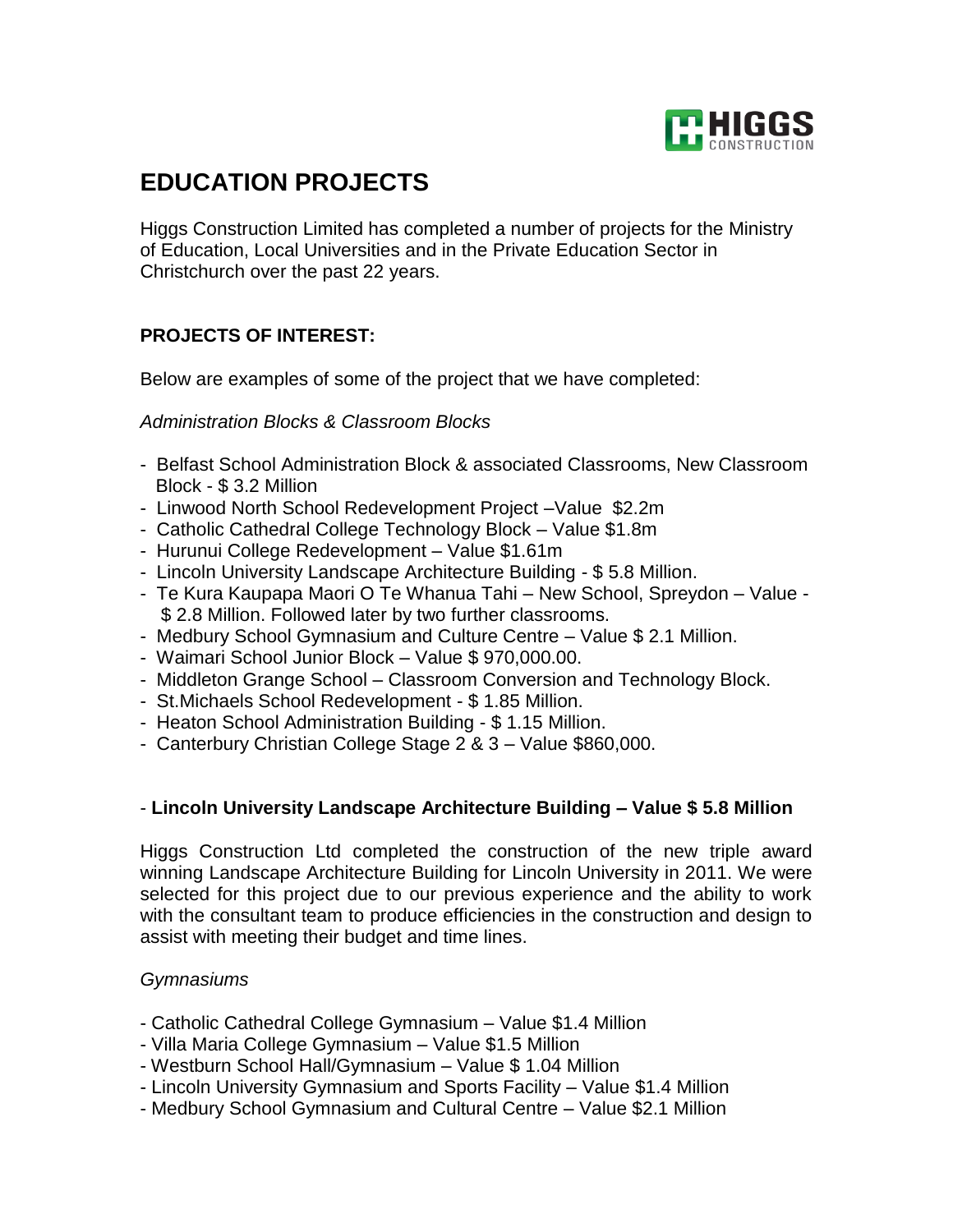# - **Lincoln High School Gymnasium – Value \$ 1.8 Million**

Higgs Construction Ltd completed the design and build of the new International Size Netball Gymnasium for Lincoln High School in 2010, which sits beside the existing gymnasium.

We were selected for this project due to our previous experience in this type of construction and the alternative construction technique that was offered to assist the school with meeting their build budget.

#### - **Westburn School Hall/Gymnasium – Value \$ 1,045,000.00**

Higgs Construction designed and built the new Gymnasium/Hall for Westburn School. We were selected for this project due to our previous experience and the alternative construction technique that was offered to assist the school with meeting their budget. The project was completed in September 2011.